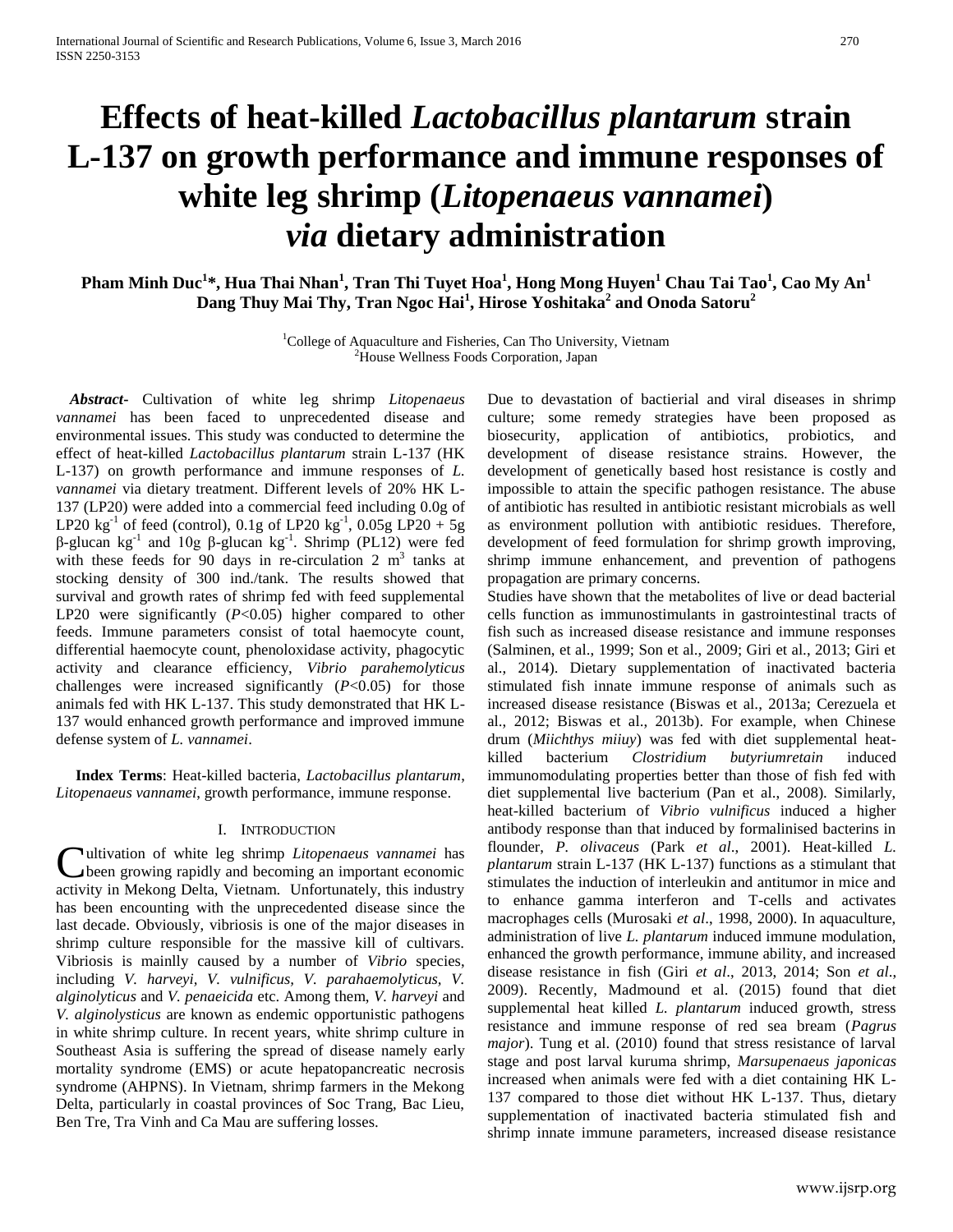and growth response as well. With these observations, we hypothesized that HK L-137 might be effective in growth response and biological defense systems of white leg shrimp *L. vannamei*. Thus, this study aims to investigate the effect of the oral administration of HK L-137 on the growth, survival, immune response, and stress resistance of white leg shrimp *L. vannamei.*

#### II. MATERIALS AND METHODS

#### *A. Experimental diet*

LP20 contains 20% Heat-killed *Lactobacillus plantarum* strain L-137 (HK L-137) and 80% dextrin in dried-weight basis. LP20 is a commercial product which was made by House Wellness Foods Corp. (Itami, Japan). The concentration of HK L-137 in the dry product is  $2\times10^{11}$  cfu/g. The HK L-137 was prepared based on the previous method described by Murosaki et al. (1998). Previous study showed that addition of 0. 1 or 1.0 g of  $LP20$   $kg^{-1}$  into feed induced a good growth and survival of juvenile Kuruma shrimp (Tung *et al*., 2009). In this study, three different test feeds and a control one are described in the Table 1, in which feed 1: Commercial pellet  $(C) + 0.10$  g of LP20 kg<sup>-1</sup>, feed 2: C + 10 g β-glucan kg<sup>-1</sup>, additional β-glucan was considered as a immunostimulant control for LP20 and feed 3: C + (0.05 g LP20+ 5 g  $\beta$ -glucan kg<sup>-1</sup>). The commercial pellet feed only was used as a control diet with proximate analysis of protein (41.3%), lipid (6. 1%), carbohydrate (34.0%), ash (15.6%), and moisture (10.7%). Triplicates were done for each dietary treatment.

## *B. Experimental animals*

This study was conducted at the Weblab and Pathology laboratory of College of Aquaculture and Fisheries (CAF), Can Tho University, Viet Nam. Postlarval shrimp *L. vannamei* 12 days (PL12, approximately 100,000 PL/kg) post metamorphosis were obtained from the hatchery of CAF. The average length of each individual was about 10.8 mm. The feeding trials were conducted in 2  $m<sup>3</sup>$  per tanks at stocking density of 300 PL per tank, in a flow through sea water (10‰) system with biofilter system, which was prepared about 2 weeks prior experimental set up. All tanks were continuous aeration supply. The experiment was run indoor under natural light:dark (12h:12h). During the experimental period, water quality parameters (mean  $\pm$  S.D.) were monitored.

The experiment was assigned randomly with tri-replicates were run for each test diet for 90 days. Animals were fed four times per day at 7:00AM, 11:00 AM, 4:00PM and 8:00PM. Feeding behavior of animals was observed and extra feed with feces were siphoned daily.

# *C. Measurement of growth performance and immune parameters*

The growth of animals in weight (g), length (cm) were measured monthly. The growth was expressed in terms of specific growth rate (SGR), weight gain and length increasing. The weight was determined with an electronic scale (0.01 g error) for every 4 weeks.

Mean weigh gain (g/individual) = Wf-Wi

Specific growth rate  $(SGR, %) = \{(lnWf - lnWi)/T\} \times 100$ , Daily weight gain  $(DWG) = (Wf-Wi)/T$ 

Survival  $(\%)$  = (final no. of shrimp/ initial no. of shrimp) x 100 Where, Wf is final weight, Wi is initial weight and T is total day of the experiment.

Feed conversion ratio (FCR) = total feed eaten (g)/wet weight gain (g).

# *D. Stress test*

Stress test was performed at the end of the experiment. Seven shrimps were simply selected from each of experimental test diet for formalin test at the concentration of 200ppm. Three replicates were done for each diet. The mortality of shrimp was observed and monitored every 10 min up to 60 min.

Color evaluation of shrimp in each experimental treatment was also done by boiling 7 shrimps at 100  $^{\circ}$ C for 10 min. The color was evaluated by visual observation and photographed.

# *E. Total hemocyte count (THC)*

Haemolymph  $(100 \mu l)$  was collected from the ventral sinus and mixed gently with 900 µl of sterile anticoagulant solution. Thereafter, the number of hemocytes were counted and calculated as cell  $ml^{-1}$  using hemocytometer with light microscope at 400 x magnification (Le Moullac *et al.,* 1998). THC was calculated according to the following fomular

THC (cell/ml) = Total hemocyte counted x 10 x 10 x 100

# *F. Hemocyte differential*

Haemolymph  $(100 \mu l)$  was collected from the ventral sinus and mixed with 900 µl of sterile anticoagulant solution. Mixed haemolymph were centrifuged at 5,000 rpm for 5 min at 4  $^{\circ}C$ , washed and re-suspended with 200 µl of formalin-AS pH 4.6  $(1:10)$ . After centrifuge, the suspension  $(50 \mu l)$  was spread onto a slide glass and fixed by ethanol for 5 min, stained with Giemsa for 30 min, washed in aceton and xylen (Cornick and Stewart, 1978). Thereafter the numbers of hemocyte were counted under compound microscope.

### *G. Phenoloxidase activity assay*

Following the procedures of Hernandez-Lopez *et al.* (1996), phenoloxidase activity was measured spectrophotometrically by recording the formation of dopachrome produced from Ldihydroxyphenyl-alanine (L-DOPA). The details of the measurements were described previously Liu *et al*. (2004). The optical density of the shrimp's phenoloxidase activity was expressed as dopachrome formation per 50 ml haemolymph.

### *H. Phagocytic activity assay*

Experimental shrimp were injected with 20 µl of bacterial suspension  $(1x10^8 \text{ cfu} \text{ ml}^{-1})$  and kept for 1hr. Total of 100 µl of haemolymph was collected and mixed with 100 µl of sterile anticoagulant. The methods for the measurements of phagocytic activity were described previously Liu *et al*. (2004). Phagocytic activity, defined as percentage phagocytosis (PR) was expressed as: PR  $(\%)$  = (phagocytic hemocytes / total hemocytes) x 100

# *I. Clearance efficiency assay*

Experimental shrimp were injected with 20 µl of bacterial suspension  $(1x10^8 \text{ cfu m}^{-1})$  and kept for 1hr. The 200 µl volume of diluted haemolymph was further diluted to 20 ml with saline solution (Adam, 1991). Three 50 µl portions of this diluted haemolymph sample were spread on separate TSA plates and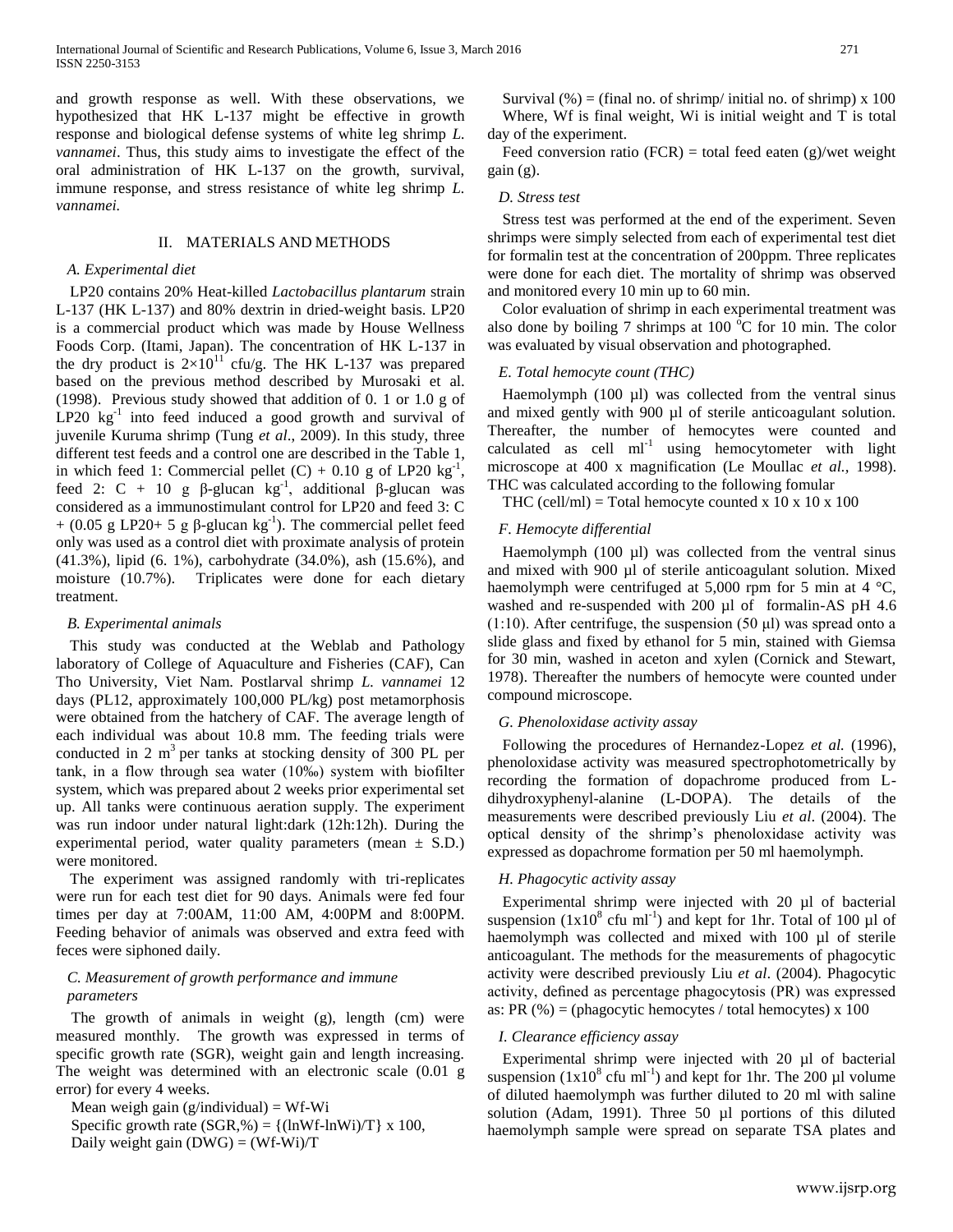incubated at  $28^{\circ}$ C for 24 hrs. The clearance efficiency, defined as percentage inhibition (PI), was calculated upon the formula: PI  $(\%) = 100 - (c$ fu in the test group/cfu in the control group) x 100

#### *J. Bacteria challenge*

After 45 days and 60 days, shrimp in the feeding experiment (4 treatments) were challenged with *Vibrio parahaemolyticus* by immersion method at  $10^8$  cells ml<sup>-1</sup> for 15 min (Tran *et al.*, 2013). Shrimp in the negative control group were immersed in sterile Nutrient broth (1.5% NaCl). After immersion the shrimp was transferred directly into experimental tanks containing clean seawater. There were a total of five treatments. Each treatment was conducted with 30 shrimp. The experiment lasted 14 days. PCR assay was performed as previously described (Sritunyalucksana *et al.*, 2014) (Table 2). Experimental shrimps were also collected for histopathology methods (Bell and Lightner, 1988).

# *K. Gill sampling*

Gill samples were sampled after 45 days and 75 days culture period. Two shrimps of each tank were randomly selected. Gill of each shrimp was removed from body and placed into a 1.5 mL tube, thereafter about 1.2 to 1.3 mL of RNAlater was added into each tube. These tubes were stored overnight at  $4^{\circ}$ <sup>C</sup>, followed by keeping them in a freezer (-20°C). Different immune index of experiment shrimp were measured from extracted RNA of gill samples using RT-qPCR method (Table 3).

#### *M. Statistical analysis.*

Collected data were subjected to One-way ANOVA, followed by Tukey and/or Duncan test to compare the weight gain (g), specific growth rate (% body weight/day), and feed conversion ratio (dry feed eaten/weight gain), Total haemocyte count (THC), Differential haemocyte count (DHC) (version 13.5; SPSS Inc., Chicago. IL, USA).

### III. RESULTS AND DISCUSSION

## *Water quality parameters*

Water quality parameters are showed in Table 4. Temperatures were similar among the treatments and did not fluctuate much between the morning and afternoon ranging from  $28.4{\text -}29^{\circ}\text{C}$ . Christopher (2008) reported that white leg shrimp *Litopenaeus vannamei* can grow within temperature of 14.5-35.0 °C, this indicates that the range of monitored temperatures in our study is suitable for normal growth of animals. Average pH levels among the treatments were from 8.15 to 8.21. The optimal pH value for normal growth of shrimp is 7.5-9.0 (Boyd *et al*., 2002; Whetstone *et al*., 2002). Similarly, alkalinity levels were in good conditions for animals. Overall, these physical water parameters are in good conditions for normal growth of shrimp.

Average N-NO<sub>2</sub> levels in all treatments ranged from  $0.36$ -0.47 mg/L (Table 5). According to Chen và Chin (1998) safe levels of N-NO<sub>2</sub> for shrimp should be lower than 4.5 mg/L. Average total ammonia (TAN,  $NH_3/NH_4^+$ ) levels were low for all treatments ranging from 0.04 mg/L to 1.2 mg/L. Whestston (2002) reported that TAN should lower than 2 mg/L. Thus, these chemistry parameter values were safe for shrimp in this study.

#### *Growth performance parameters*

Survival rates and growth performance of shrimp are shown in the Table 6 and Figure 1. Survival rates ranged from 60.2% to 87.6%, in which the highest level (87.6%) was obtained from feed supplementation of  $0.1g$  LP20  $kg^{-1}$ , and differed significantly  $(p<0.05)$  compared to other test feeds. Survival rate in our study is lower than a study by Nguyen Thi Ngoc Anh (2014), when shrimp cultured in integrated system with seaweed, in which the survival rate ranged from 88-95%, it could probably due to the quality of post larvae, as various sizes of shrimp occurred in our experiment.

The highest final weight was obtained from feed supplementation of  $0.1g$  LP20  $kg^{-1}$  and was significantly higher than diet containing β-glucan and control diet, but no differ significantly with feed addition of 0.05g LP20+5g  $\beta$ -glucan kg<sup>-1</sup>. A slow growth was observed for shrimp in the first 30 days. Similar for DWG and SGR, the highest DWG and SGR were obtained from feed supplemental  $0.1g$  LP20 kg<sup>-1</sup> (Table 4). DWG and SGR in this study was almost the same as previous study by Nguyen Thi Ngoc Anh (2014), she found that DWG and SGR of *L. vannamei* in co-cultivation with seaweed was about 0.10 g/day and 7.39%/day respectively.

The lowest FCR was obtained from diet supplemental 0. 1 g LP20, and was significantly lower than feed containing β-glucan and control feed, but did not differ significantly with feed addition of 0.05 g LP20+5 g  $\beta$ -glucan kg<sup>-1</sup>. According to survey data on feed used in semi-intensive and intensive of white leg shrimp culture in the Middle and the Sounth of Viet Nam by Le Thanh Hung và Ong Moc Quy (2010) showed that the FCR values ranging from 1-1.2 accounted for more than 80% farmers. This indicates that our results are quiet match with current pratical shrimp farming in Viet Nam.

Stress resistance against formalin showed that no mortality occurred for shrimp in all treatments after 60 minutes at the 200ppm. Figure 2 showed that shrimp fed with feed supplemental 0.1g LP20 kg<sup>-1</sup> accumulated dark red color after submerging in boiled water after 10 minutes. Whereas shrimps fed with feed containing beta-glucan had a very light red color on skin and shrimps fed feed without any addition of additive (control). Yu and his colleagues (2003) reported that shrimp *L. vannamei* raise in intensive system normally had a light red skin color after boiling due to lacking of capability of pigmentation especially astaxanthin and/or due to feed supply deficiency of carotenoid. Another study showed that when shrimp were fed with feed supplemental seaweed gave dark red color after boiling (Anh, 2014). It was due to high level of carotenoid in seaweed *Enteromorpha* sp.. Skin color of shrimp after cook was considered as an attractive criteria for consumers. In our study, shrimp fed with feed containing 0.1 g LP20 gave a better color than other feeds, the result indicates that LP20 may also stimulate or act as a co-factor for the synthesis of carotenoid.

### *Total haemocyte count (THC)*

Figure 3 showed total haemocyte count of *L. vannamei* at the 45, 60 and 75 day of oral administrations. It is not clear for THC of animals at the 45-day oral administration. The same observation for those animals at the 60-day oral administration, the average THC of shrimp were  $74.67\pm9.98x10^5$  cell/ml (LP20), 61±10.62x10<sup>5</sup> cell/ml (β-glucan group), 69.67±7.91x10<sup>5</sup> cell/ml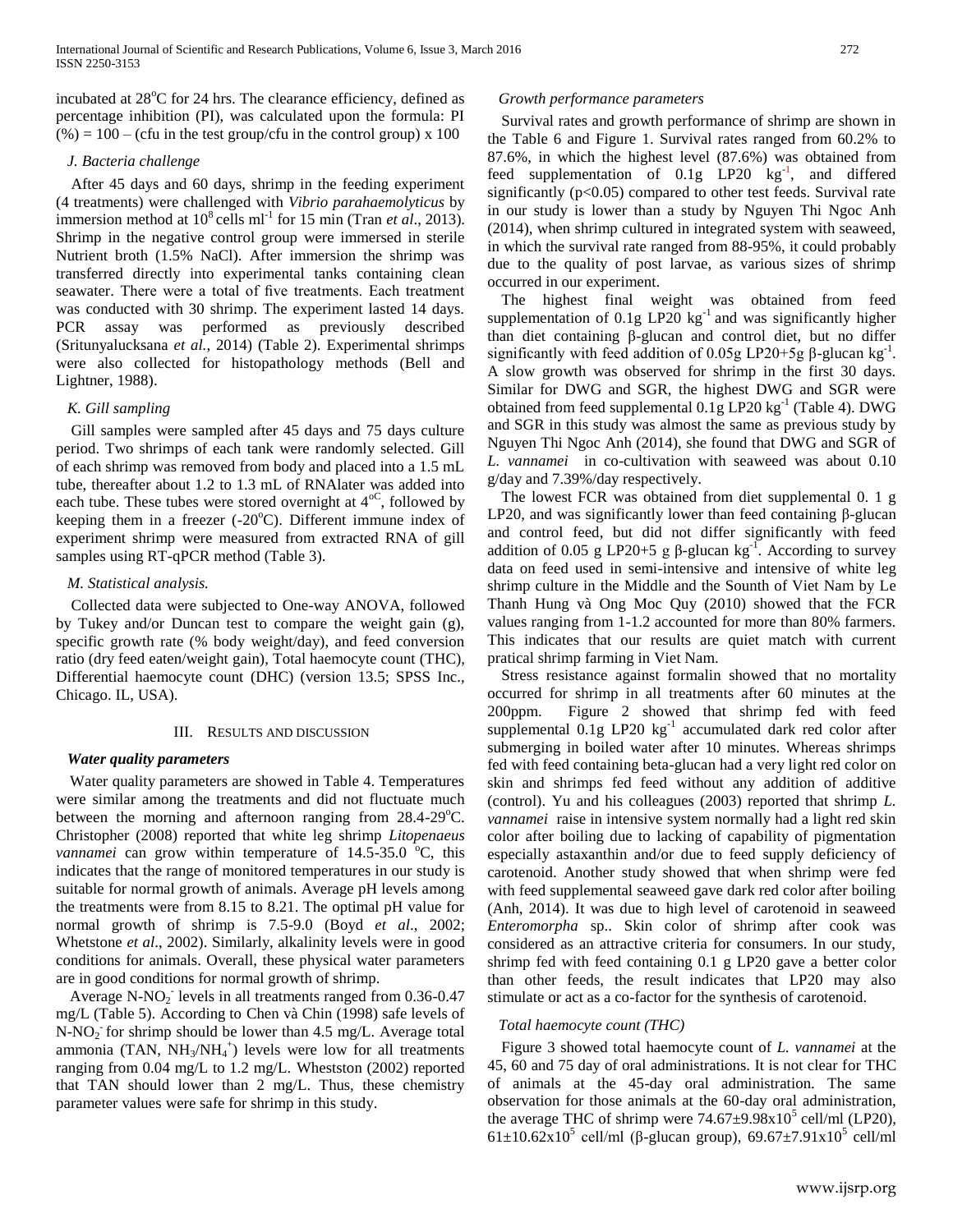(LP20+ $\beta$ -glucan), and  $63\pm9.47 \times 10^5$  cell/ml (Control). However, at the 75-day oral administration, the THC of the shrimp fed with LP20  $(94.83 \pm 14.55 \times 10^5$  cell/ml) was higher significantly (p<0.05) than all the other groups including LP20+glucan group  $(79.25 \pm 11.76 \times 10^5 \text{ cell/ml})$ , β-glucan  $(59.33 \pm 12.32 \times 10^5 \text{ cell/ml})$ and control as well.

#### *Differential haemocyte count.*

Differential haemocyte count (DHC) of *L. vannamei* was determined and expressed in the Table 7 and Figure 4. Large granular cell (LGC) of shrimp in the experiment was within the range of  $55.52 \pm 7.03 \times 10^5$  -  $65.61 \pm 8.63 \times 10^5$  cell/ml and no significant difference value ( $p<0.05$ ) was found at the 45 day oral administration. In the other 60 and 75 days oral administrations, however, LGC of the LP20 group was higher than all the other groups  $(p<0.05)$ . Hyaline cell (HC) of the LP20 group and the LP20+ β-glucan were higher than all the other groups ( $p<0.05$ ) at the 45, 60, and 75-day oral administrations.

#### *Phenoloxidase activity*

Figure 5 showed that phenoloxidase activity (PO) of the shrimp group fed with feed supplemental LP20 was higher than the control group but no significant difference was found for shrimp fed with feeds supplemental β-glucan and LP20+β-glucan at the 45 day  $(0.118 \pm 0.014 - 0.158 \pm 0.021)$ , and 60-day  $(0.11\pm0.013 - 0.146\pm0.025)$  oral administrations. However, in the 75-day oral administration PO activity of shrimp in all feeds increased value. The PO activity of LP20 group (0.231±0.034) was significantly ( $p<0.05$ ) higher than the other groups ( $p<0.05$ ). Besides that, the LP20+  $\beta$ -glucan group (0.2 $\pm$ 0.018) showed significantly difference value  $(p<0.05)$  compared to the glucan group  $(0.16\pm0.023)$ . The pro-phenol oxidase (proPO) system has been considered to play an important role in the defence system of crustaceans (Söderhäll & Cerenius, 1992). Activation of the proPO system (measured in terms of the phenol oxidase activity) has been used to measure immunostimulation in shrimp (Sung et al., 1996). Previously, it was shown that PO activity, RB and SOD activity were significantly higher in shrimp fed the two immunostimulant diets after 18 days than those in shrimp fed immunostimulant-free diets. The white shrimp *Litopenaeus vannamei*, fed immunostimulant-free, 0.2%β-glucan and 0.06% glycyrrhizin diets for 18 days, respectively, were challenged with *Vibrio alginolyticus* at  $6.4 \times 10^4$  CFU shrimp<sup>-1</sup> (Chang et al., 2010).

# *Phagocytic activity and clearance efficiency of L. vannamei to V. parahaemolyticus*

Phagocytic activity of shrimp fed with LP20, LP20+ β-glucan were higher than all the other groups in the first two oral administrations 45 and 60 days (Fig. 6). Specifically, in the 75 day oral administration, phagocytic activity of those shrimp fed with supplemental LP20 was significantly (*P*<0.05) higher than other groups in which phagocytic activity was 19.58±2.89%, 11.33±1.83%, 12.92±2.56% and 7.83±1.03 for the shrimp fed LP20, β-glucan, LP20+β-glucan and control, respectively. Figure 7 shows staining hemolymph under compound microscope.

### *Clearance efficiency assay*

Table 8 showed clearance efficiency of shrimp fed with feed supplemental LP20 was higher significantly  $(p<0.05)$  than those shrimp fed with β-glucan, but did not differ significantly compare to those animals fed with feed containing LP20+β-Glucan in the 45 and 60-day oral administrations. Similar results were obtained by another study. Itami et al. (1994) suggested that oral administration of β-glucan enhanced disease resistance of *P. japonicus*. Their experiment also noted high phagocytic activity in the hemocytes of *P. japonicus* treated with 0.01% glucan for 3 days or 0.005% glucan for 10 days. Results of the study indicate that oral administration of 0.1% β-glucan for one day can induce vibriocidal activity in both hemocytes as well as plasma. The results in our study showed that the present of LP20 in feed was even acting better β-glucan in term of enhancing disease resistance.

#### *Challenge experiments*

During the 14-day challenge experiment, the cumulative mortality of shrimp fed with LP20, β-glucan, and LP20+ βglucan were lower than the control group in the 45-day oral administration (Fig. 8). Specifically, the cumulative mortality of shrimp fed with LP20 was 23.3%. This rate in the shrimp fed with LP20+β-glucan, β-glucan, and control was 26.7%, 40.0%, and 53.3%, respectively. The negative control group showed no mortality. Similarly, the cumulative mortality of shrimp fed with coating pellets was lower than the control group in the 60-day oral administration (Fig. 9). Specifically, the cumulative mortality of shrimp were 16.7%. 43.3%, 26.7% and 56.7% for the shrimp fed with LP20, β-glucan, LP20+β-glucan and control, respectively. The negative control groups showed no mortality.

# *Confirmation of bacteria infection*

Clinical signs of white leg shrimp challenged with *V. parahemolyticus* were often pale to white hepatopancreas (HP), soft shells and empty gut (Fig. 10). The shrimps were also collected and detected *V. parahaemolyticus* by PCR (Fig. 11) and histopathology methods (Fig. 12). Figure 11 showed that challenge shrimp of 45-day oral administration (lanes 1-4) and challenge shrimp of 60-day oral administration (lanes 6-9) were detected and obtained bright positive band for *V. parahemolyticus*. Since negative control shrimp (lanes 5, 10) were not experimentally infected with *V. parahemolyticus*, they did not show bright bands.

In addition, Figure 12 showed that negative control shrimp (Fig. 12A) not experimentally infected with *V. parahemolyticus*, their HP section contain intact tubules and distinct F, B and R cells. The challenge shrimp of 60-day oral administration of LP20+β-glucan (Fig. 12B) and challenge shrimp of 45-day oral administration of glucan (Fig. 12C) were detected with massive sloughing of HP cells. The challenge shrimp of 60-day oral administration of LP20 (Fig. 12D) was detected with hemocytic infiltration with masssive bacterial infection and complete destruction of HP. From this result, it can be concluded that shrimp mortality in the challenge test was caused by *V. parahemolyticus*. The hemocytic infiltration was representative observed phenomenon in the LP20 and LP20+β-glucan treatments.

In the present study, it was shown that *L. vannamei* shrimp fed with LP20 had an increased susceptibility to *V. parahemolyticus* immersion. In similar study on black tiger shrimp (Su *et al.*, 1995, Liao *et al.,* 1996, Chang *et al.,* 2000) indicates that oral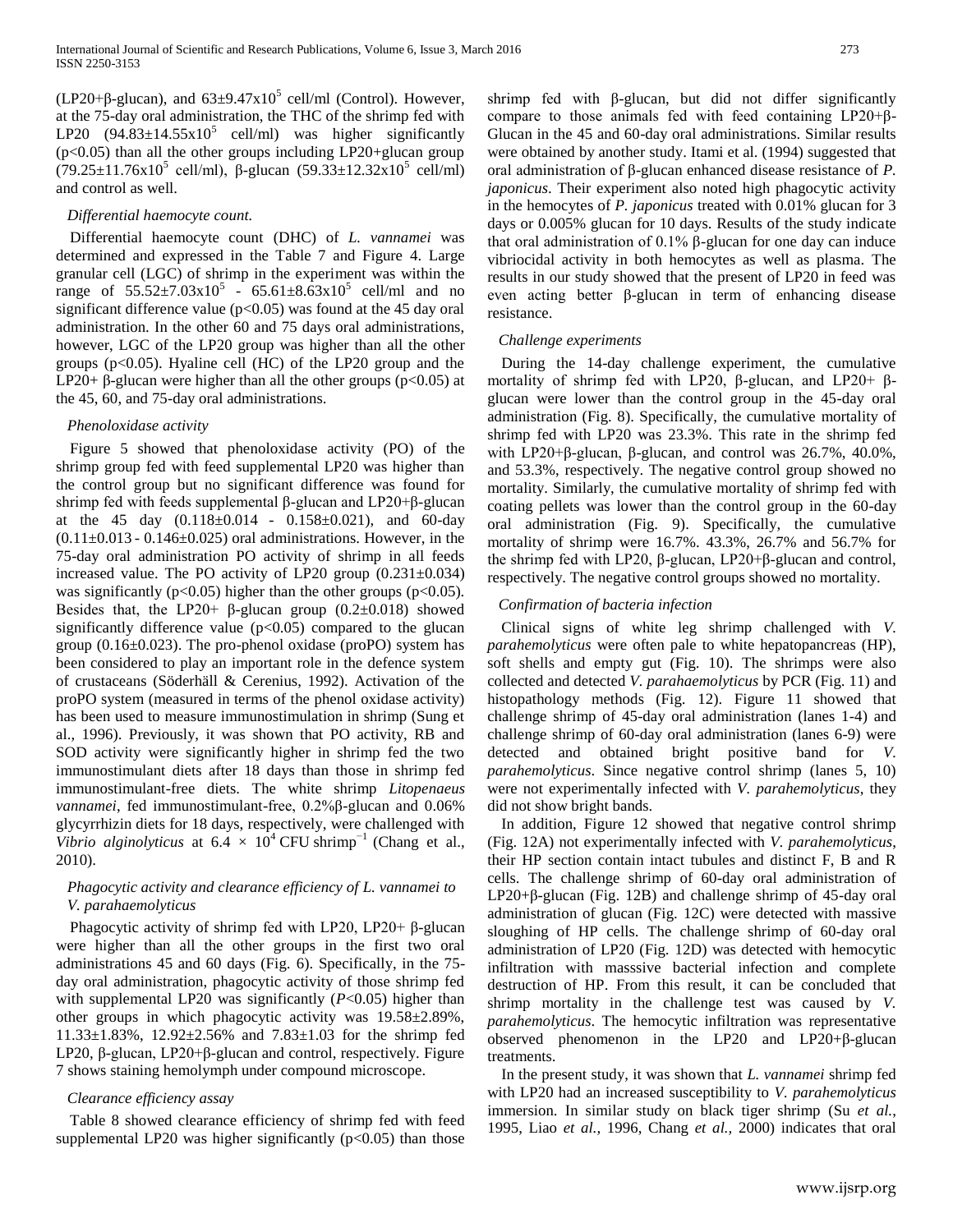administration of β 1, 3-glucan at 2 g/kg diet for 10–20 days significantly increase immunity of postlarvae, juveniles, and adult shrimp against *Vibrio damsela, Vibrio harveyi* and white spot infections.

Gill sampling analysis showed that three was no significant difference in PPAE1, LV- β, LVintergrin and LV Toll parameters among the groups after 45 days feed trials (Table 9). This indicates animals fed with LP20 did not show any advantage for gill analysis after 45 days.

Table 10 shows all gill parameters of PPAE1, LV- β, LVintergrin and LV Toll of all groups increased after 75 days feed trials, however, no differ significantly among the groups. This could due to a high range of mean values were collected among the samples leading overlapping among values.

#### IV. CONCLUSION

The highest growth in weight, survival rate, DWG, SGR were obtained for shrimp fed with feed supplemental LP20 and differ significantly  $(p<0.05)$  with other feeds and control. FCR were also significantly lower for shrimp fed with diets supplemental LP20 compared with other diets. Shrimp fed with diets supplemental LP20 had darker purple color compared to other. The results also demonstrate that LP20 seems to play an important role in immune modulation by increasing THC, phenoloxidase activity, phagocytic activity and clearance efficiency, survival rates. The immunostimulation of white leg shrimp is possible through oral administration of LP20 (*Lactobacillus plantarum*). Thus, FEED LP20 is high potential used as feed supplemental ingredient that would enhance growth, survival, immune system for white leg shrimp.

#### **REFERENCES**

- [1] Adams A. Response of penaeid shrimp to exposure to Vibrio species. Fish & Shellfish Immunology 1991; 1:59 - 70.
- [2] Bell TA, Lightner DV. A handbook of normal penaeid shrimp histology. World Aquaculture Society, Baton Rouge LA; 1988.
- [3] Biswas G, Korenaga H, Nagamine R, Takayama H, Kawahara S, Takeda S, Kikuchi Y, Dashnyam B, Kono T, Sakai M et al. Elevated cytokine responses to Vibrio harveyi infection in the Japanese pufferfish (*Takifugu rubripes*) treated with *Lactobacillus paracasei* spp. Paracasei (06TCa22) isolated from the Mongolian dairy product. Fish and Shellfish Immunology 2013b; 35: 756-765.
- [4] Biswas G, Korenaga H, Nagamine R, Takayama H, Kawahara S, Takeda S, Kikuchi Y, Dashnyam B, Kono T, Sakai M et al. Elevated cytokine responses to *Vibrio harveyi* infection in the Japanese pufferfish (*Takifugu rubripes*) treated with Lactobacillus paracasei spp. paracasei(06TCa22) isolated from the Mongolian dairy product. Fish & Shellfish Immunology 2013b; 35: 756-765.
- [5] Boyd CE, Thunjai T, Boonyaratpalin M. Dissolved salts in water for inland low-salinity shrimp culture. Global Aquaculture Advocated 2002; 5 (3): 40– 45.
- [6] Cerezuela R, Cuesta A, Meseguer J, Esteban MA. Effects of dietary inulin and heat-inactivated *Bacillus subtilis* on gilthead seabream (*Sparus aurata* L.) innate immune parameters. Beneficial Microbes 2012; 3(1): 77-81.
- [7] Cornick JW, Stewart JE. Lobster (Hommarus americanus) hemocytes: classification, differential counts and associated agglutinin activity. Journal of Invertebrate Pathology 1978; 31:194-203.
- [8] Chang CF, Chen HY, Su MS, Liao IC. Immunomodulation by dietary β-1,3-glucan in the brooders of the grass prawn *Penaeus monodon*. Fish & Shellfish Immunology 2000; 10: 505-514.
- [9] Chang J, Zhang W, Mai K, Ma H, Liufu Z, Wang X, Ai Q, Xu W. Effects of dietary β-glucan and glycyrrhizin on non-specific immunity and disease

resistance of white shrimp, *Litopenaeus vannamei* (Boone) challenged with *Vibrio alginolyticus*. Aquaculture Research 2011; 42: 1101-1109.

- [10] Chen JC, Chin TS. Accute oxicty of nitrite to tiger praw *Penaeus monodon* larvae. Aquaculture 1998; 69: 253-262.
- [11] Christopher EM. Evaluation Of Ground Water From The Lajas ValleyFor Low salinity Culture Of The Pacific White Shrimp *Litopenaeus vannamei*. University Of Puerto Rico Mayagüez Campus; 2008.
- [12] Giri SS, Sukumaran V, Oviya M. Potential probiotic Lactobacillus plantarum VSG3 improves the growth, immunity, and disease resistance of tropical freshwater fish, Labeo rohita. Fish & Shellfish Immunology 2013; 34: 660–666.
- [13] Giri SS, Sukumaran V, Sen SS, Jena PK. Effects of dietary supplementation of potential probiotic Bacillus subtilis VSG1 singularly or in combination with Lactobacillus plantarum VSG3 or/and Pseudomonas aeruginosa VSG2 on the growth, immunity and disease resistance of Labeo rohita. Aquaculture Nutrition 2014; 20: 163–171.
- [14] Hernandez-Lopez J, Gollas-Galvan TS, Vargas-Albores F. Activation of the prophenoloxidase system of the brown shrimp (*Penaeus californiensis* Holmes). Comparative Biochemistry and Physiology, Part C 1996; 113:61- 66.
- [15] Itami T, Takahashi Y, Tsuchihira E, Igusa H, Kondo M. Enhancement of disease resistance of kuruma prawn Penaeus japonicas and increase in phagocytic activity of prawn hemocytes after oral administration of β-1,3 glucan (Schizophyllum). In: Chou, L.M. Munro, A.D., Lam, J.J., Chen, T.W., Cheong, L.K.K., Ding, J.K. Asian Fisheries Society 1994; 375–378.
- [16] Le Moullac G, Le Groumellec M, Ansquer D, Froissard S, Levy P. Haematological and phenoloxidase activity changes in the shrimp Penaeus stylirostris in relation with the moult cycle: protection against vibriosis. Fish and Shellfish Immunology 1997; 7: 227–234.
- [17] Liao IC, Su MS, Chang CF, Her BY, Kojima T. Enhancement of the resistance of grass prawn *Penaeus monodon* against Vibrio damsela infection by beta-1,3-glucan. Journal of Fish Society Taiwan 1996; 23: 109–116.
- [18] Lin YC, Chen JC, Chen YY, Liu CH, Cheng W, Hsu CH, Tsui WC. Characterization of white shrimp Litopenaeus vannamei integrin β and its role in immunomodulation by dsRNA-mediated gene silencing. Development Comp Immunol 2013. 40(2): 167–179.
- [19] Liu CH, Chen JC. Effect of ammonia on the immune response of white shrimp Litopenaeus vannamei and its susceptibility to Vibrio alginolyticus. Fish & Shellfish Immunology 2004; 16:321- 334.
- [20] Murosaki S, Yamamoto Y, Ito K, Inokuchi T, Kusaka H, Ikeda H, Yoshikai Y. Heat killed *Lactobacillus plantarum* L-137 suppresses naturally fed antigen-specific IgE production by stimulation of IL-12 production in mice. Journal of Allergy and Clinical Immunology 1998; 102(1): 57–64.
- [21] Anh NTN, Nhung DTK, Hai TN. Feed efficiency of white leg shrimp (Litopeneaus vannamei) in co-culture with gut weed (Enterormorpha sp.) and blanket weed (Cladophoraceae). Cantho Universiy Journal of Science 2014; 31: 98-105.
- [22] Pan X, Wu T, Song Z, Tang H, Zhao Z. Immune responses and enhanced disease resistance in Chinese drum, Miichthys miiuy (Basilewsky), after oral administration of live or dead cells of *Clostridium butyrium* CB2. Journal of Fish Disease 2008; 31: 679–686.
- [23] Park JH, Park WJ, Joeng HD. Immunological efficacy of *V. vulnificus* bacterins given as an oral vaccine in the flounder, *P. olivaceus*. Aquaculture 2001; 201: 187–197.
- [24] Salminen S, Ouwehand AC, Benno Y, Lee YK. Probiotics: how should they be defined? Trends in Food Science Technology 1999; 10, 107-10.
- [25] Son VM, Chang CC, Wu MC, Guu YK, Chiu CH, Cheng W. Dietary administration of the probiotic, Lactobacillus plantarum, enhanced the growth, innate immune responses, and disease resistance of the grouper Epinephelus coioides. Fish & Shellfish Immunology 2009; 26: 691–698.
- [26] Sritunyalucksana K, Dangtip S, Sanguanrut P, Sirikharin R, Taengchaiyaphum S, Thitamadee S, Mavichak R, Proespraiwong P, Flegel TW. A two-tube, nested PCR detection method for AHPND bacteria. http://enaca.org/publications/health/disease-cards/ap4-pcr-detectionmethod-announcement-final%202014-02-19.pdf. 19 Feb. 2014.
- [27] Su MS, Liu KF, Chang CF, Liao IC. Enhancement of grass prawn Penaeus monodon postlarvae viability by beta-1,3-glucan from Schizophyllum commune. Journal of Taiwan Fish Research 1995; 3: 125–132.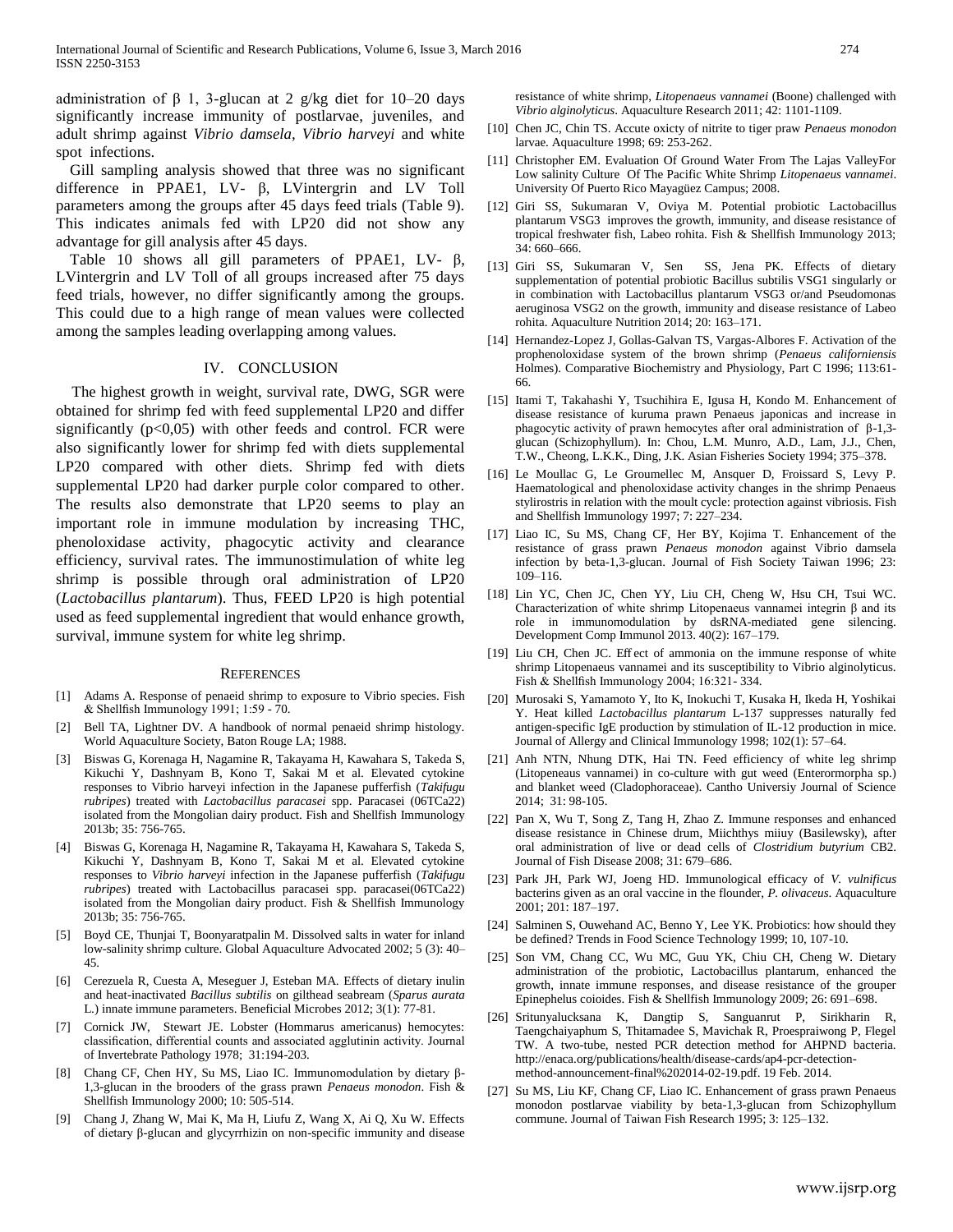- [28] Sung HH, Yans YL, Song YLJ. Enhancement of microbicidal activity in the tiger shrimp Penaeus monodon via immunostimulations. Journal Crustacean Biological 1996; 16: 278 -284.
- [29] Tung HT, Koshio S, Traifalgar RF, Ishikawa M, Yokoyama S. Effects of dietary Heat-killed *Lactobacillus plantarum* on larval and post larval kuruma shrimp Marsupenaeus japonicas bate. Journal of the world aquaculture society. Vol41, No. S1. Feb; 2010.
- [30] Tung HT, Koshio S, Teshima SI, Ishitaka M, Yokoyama S, Ren T, Hirose Y, Phuong NDT. Effects of heat-skilled *Lactobacillus plantarum*  supplementatal diets on growth performance, stress resistance and immune response of juvenile Kuruma shrimp *Marsupenaeus japonicas* Bate. Aquaculture Science 2009; 57 (2): 175-184.
- [31] Tran LH, Nunan L, Redman RM, Mohney LL, Pantoja CR, Fitzsimmons K, Lightner DV. Determination of the infectious nature of the agent of acute hepatopancreatic necrosis syndrome affecting penaeid shrimp. Diseases of Aquatic Organism 2013; 105(1): 45-55.
- [32] Jang IK, Pang Z, Yu J, Kim SK, Seo HC, Cho YR. Selectively enhanced expression of prophenoloxidase activating enzyme 1 (PPAE1) at a bacteria clearance site in the white shrimp, *Litopenaeus vannamei*. BMC Immunol 2011; 12:70.
- [33] Wang KH, Tseng CW, Lin HY, Chen IT, Chen YH, Chen YM, Chen TY, Yang HL. RNAi knock-down of the *Litopenaeus vannamei* Toll gene (LvToll) significantly increases mortality and reduces bacterial clearance after challenge with Vibrio harveyi. Dev Comp Immunol 2010; 34(1): 49– 58.

[34] Whetstone JM, Treece GD, Stokes AD. Opportunities and Constrains in Marine Shrimp Farming. Southern Regional Aquaculture Center (SRAC) publication No, 2600 USDA; 2002.

#### AUTHORS

**First Author<sup>1</sup>** – Pham Minh Duc, email: [pmduc@ctu.edu.vn](mailto:pmduc@ctu.edu.vn) **Second Author<sup>1</sup>** – Hua Thai Nhan, email: [htnhan@ctu.edu.vn](mailto:htnhan@ctu.edu.vn) **Third Author<sup>1</sup>** – Tran Thi Tuyet Hoa, email: [ttthoa@ctu.edu.vn](mailto:ttthoa@ctu.edu.vn) **Fourth Author<sup>1</sup>** – Hong Mong Huyen email: <u>[hmhuyen@ctu.edu.vn](mailto:hmhuyen@ctu.edu.vn)</u> **Fifth Author<sup>1</sup>** – Chau Tai Tao, email[: cttao@ctu.edu.vn](mailto:cttao@ctu.edu.vn) **Sixth Author<sup>1</sup>** – Cao My An, email: [cman@ctu.edu.vn](mailto:cman@ctu.edu.vn) **Seventh Author<sup>1</sup>** – Tran Ngoc Hai, email: [tnhai@ctu.edu.vn](mailto:tnhai@ctu.edu.vn) **Eighth Author<sup>1</sup> –** Dang Thuy Mai Thy email[: dtmthy@ctu.edu.vn](mailto:dtmthy@ctu.edu.vn) <sup>1</sup>College of Aquaculture and Fisheries, Can Tho University, Can Tho City, Vietnam **Nighth Author** – Onoda Satoru, House Wellness Foods Corporation, Japan, email: **[onoda\\_satoru@house-wf.co.jp](mailto:onoda_satoru@house-wf.co.jp) Correspondence Author<sup>1</sup>** – Pham Minh Duc Mobile: (+84) 983152109, Fax: (+84 710) 3830323



**Fig. 1. Growth in weight of animals during the experimental diets.**



**Fig. 2. Skin color of shrimp in all treatments after boiling in hot water**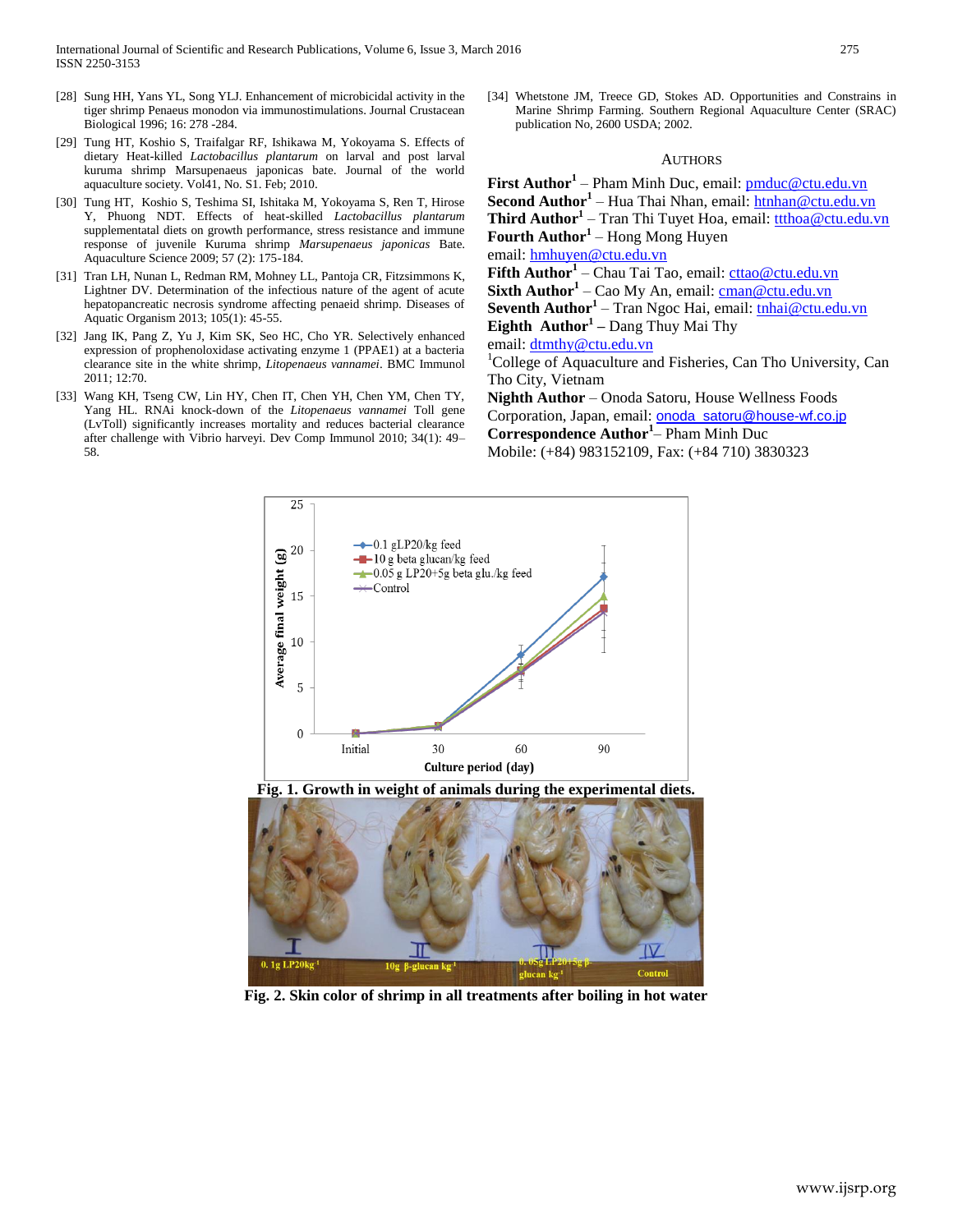International Journal of Scientific and Research Publications, Volume 6, Issue 3, March 2016 276 ISSN 2250-3153



**Fig. 3. Total haemocyte count of** *L. vannamei* **after feeding LP20, β-glucan, LP20+β-glucan and control in the 45, 60, and 75 day oral administrations; the same letters within the same group of the days of oral administration indicates no differ**  significantly  $(P > 0.05)$  among the feeds groups



**Fig. 4. Analysis of total haemocyte count and differential hemocyte count on a microscope. (A) In a Neubauer (40X); (B) Giemsa stain: HC (Hyaline cell), LGC (Large granular cell) (100X)**



**Fig. 5. PO activity of** *L. vannamei* **after feeding LP20, β-glucan, LP20+β-glucan and control in the 45, 60 and 75-day oral administrations; the same letters within the same group of the days of oral administration indicates no differ significantly (***P* **> 0.05) among the feeds groups.**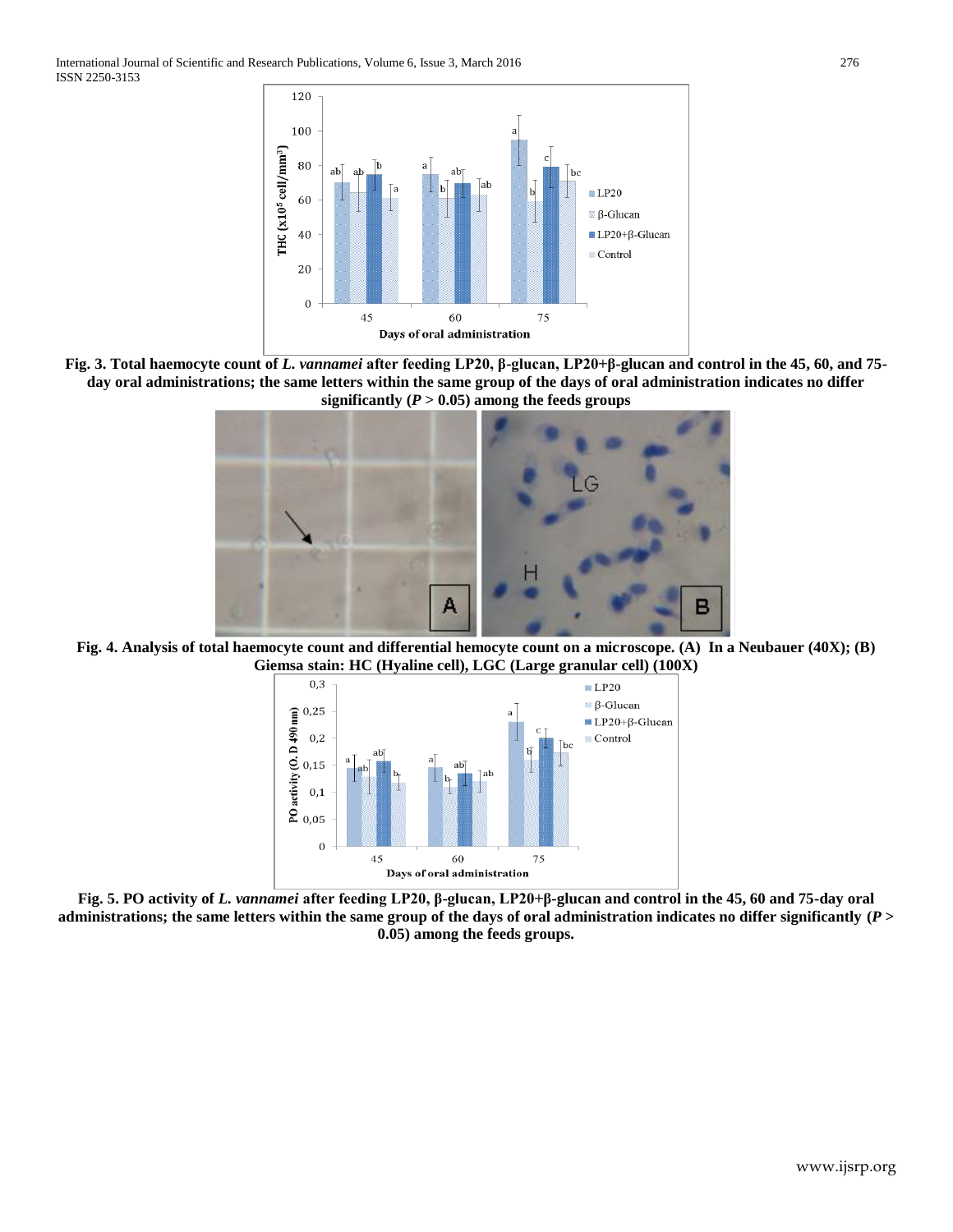

**Fig. 6. Phagocytic activity of** *L. vannamei* **after challenged with** *V. Parahemolyticus;* **the same letters are not significantly (***P***>0.05) different among feeds of the same days of oral administration.**



**Fig. 7. Analysis of phagocytic activity; (A) staining hemolymph with Giemsa (arrow: phagocytic hemocytes with bacteria); (B) withdrawing hemolymph with a syringe.**



**Fig. 8. Cumulative mortality of** *L. vannamei* **challenged with** *Vibrio parahemolyticus* **45 days post challenge**



**Fig. 9. Cumulative mortality of** *L. vannamei* **challenged with** *Vibrio parahemolyticus***, 60 days post challenge**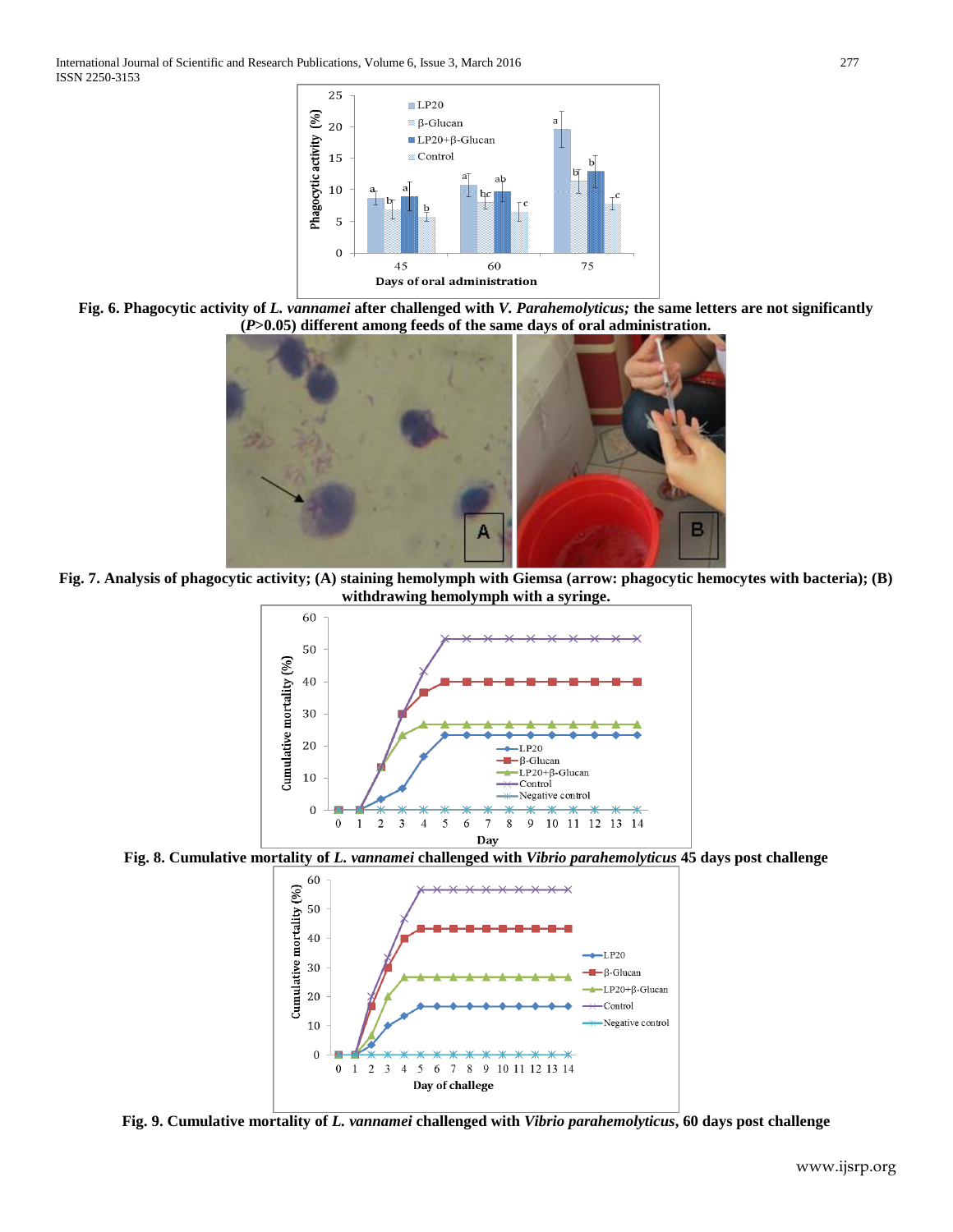

**Fig. 10. Clinical signs of experimental shrimp post infection with** *Vibrio paraheamolyticus,* **(A) & (B) pale hepatopancreas and empty gut (arrows)**

|       |  |  | $1 \t2 \t3 \t4 \t5 (+) M \t6 \t7 \t8 \t9 \t10 (-)$                                                                   |              |  |  |  |
|-------|--|--|----------------------------------------------------------------------------------------------------------------------|--------------|--|--|--|
|       |  |  | <b>A CANNER A CANNER A CANNER A CANNER A CANNER A CANNER A CANNER A CANNER A CANNER A CANNER A CANNER A CANNER A</b> |              |  |  |  |
|       |  |  |                                                                                                                      |              |  |  |  |
|       |  |  |                                                                                                                      |              |  |  |  |
|       |  |  |                                                                                                                      |              |  |  |  |
|       |  |  |                                                                                                                      |              |  |  |  |
|       |  |  |                                                                                                                      | <b>500bp</b> |  |  |  |
|       |  |  |                                                                                                                      |              |  |  |  |
|       |  |  |                                                                                                                      |              |  |  |  |
| 230bp |  |  |                                                                                                                      |              |  |  |  |
|       |  |  |                                                                                                                      |              |  |  |  |
|       |  |  |                                                                                                                      |              |  |  |  |

**Fig. 11. PCR result of experiment shrimp post infection with** *Vibrio paraheamolyticus***. Lane M: 1kb ladder; lane 1, 6: LP20; lane 2, 7: glucan; lane: 3, 8: LP20+glucan; lane 4, 9: control; lane 5, 10: negative control; lane (+): positive control of PCR;** 



**Fig. 12. Histopathological result of experiment shrimp post infection with** *Vibrio paraheamolyticus.* **(A) HP section of healthy shrimp from negative control group; (B) & (C) massive sloughing of HP cells; (D) hemocytic infiltration with massive bacterial infection and complete destruction of HP.**

|                      | Table 1: Experimental feed trial                        |
|----------------------|---------------------------------------------------------|
| Feed trial           | Component                                               |
| LP20                 | Commercial pellet + 0.1 g LP20/kg                       |
| $\beta$ -glucan      | Commercial pellet + 10 g $\beta$ -glucan*/kg            |
| $LP20+\beta$ -glucan | Commercial pellet +(0.05 g LP20+5 g $\beta$ -glucan/kg) |
| Control              | Commercial pellet only                                  |

*\*Beta glucan 40: 1,3 and 1,6 beta glucan Mannan Oligo Mixture by enzyme extraction, Nanogen Biopharma Ltd., USA.*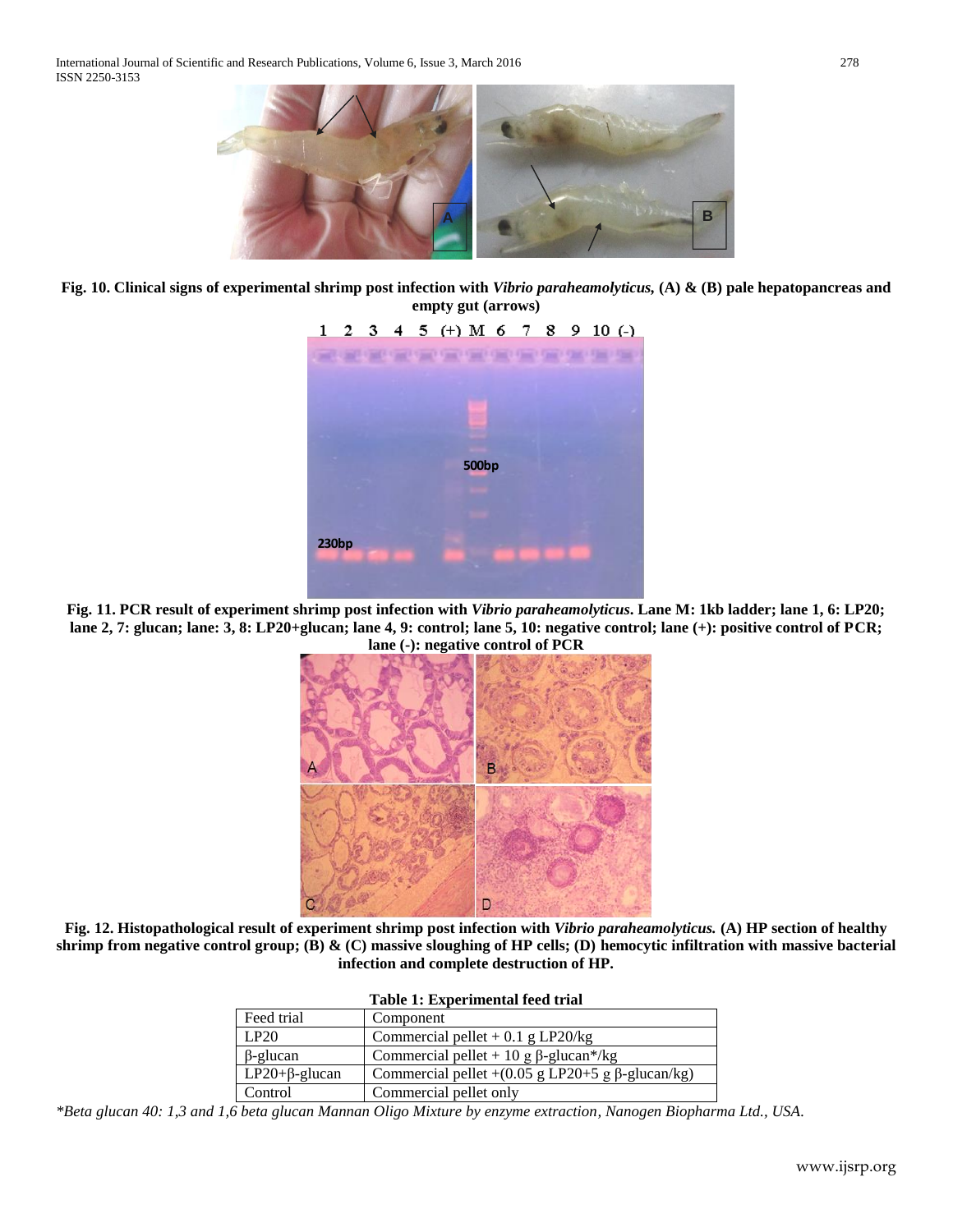|                | <b>Table 2: List of primers for nested FCK detection of <i>v</i>. <i>parandemotyticus</i></b> |                   |
|----------------|-----------------------------------------------------------------------------------------------|-------------------|
| <b>Primers</b> | $5' - 3'$                                                                                     | Expected amplicon |
| $AP4-F1$       | ATGAGTAACAATATAAAAACATGAAAC                                                                   | $1269$ bp         |
| $AP4-R1$       | ACGATTTCGACGTTCCCCAA                                                                          |                   |
| $AP4-F2$       | TTGAGAATACGGGACGTGGG                                                                          | $230$ bp          |
| $AP4-R2$       | GTTAGTCATGTGAGCACCTTC                                                                         |                   |

# **Table 2: List of primers for nested PCR detection of** *V. parahaemolyticus*

# **Table 3: Primer lists for detection of different target genes in gill samples**

| Target gene<br>Primer name |                 | Sequences                      | References                |
|----------------------------|-----------------|--------------------------------|---------------------------|
| PPAE1                      | qRTPPAE Fw      | 5'-AGTTCCTACGACACGACCACCTA-3'  | Jang et al., 2011         |
|                            | qRTPPAE Rv      | 5'-TCGACGTTGAAGTTGGTGCTT-3'    |                           |
| Integrin beta              | Liva It beta Fw | 5'-TTGGGCATCGTGTTCGGACTC-3'    | Lin et al., 2013          |
|                            | Liva It beta Rv | 5'-TGAAGGTGTTGGTCGCAGGTC-3'    |                           |
| Integrin beta              | It beta (P7) Fw | 5'-CCAGATTAGGTGGCGGTCAG3'      | Zhang et al., 2012        |
|                            | It beta (P8) Rv | 5'-GTGCTGTTTGGCGACTTGATT-3'    |                           |
| Toll receptor              | LvToll Fw       | 5'-ATGTGCGTGCGGATACATTA-3'     | Wang <i>et al.</i> , 2010 |
|                            | LyToll Ry       | 5'-GGGTGTTGGATGTCGAGAGT-3'     |                           |
| beta-actin                 | qRT beta Fw     | 5'- CGAGGTATCCTCACCCTGAAAT-3'  | Jang et al., 2011         |
|                            | qRT beta Rv     | 5'- GTGATGCCAGATCTTCTCCATGT-3' |                           |
| 18s rRNA                   | qRT18S Fw       | 5'- TGCTCAGAGCAGGCTGGTTT-3'    | Jang et al., 2011         |
|                            | qRT18S Rv       | 5'-GAGGTCCTGTTCCAATCATTCCA-3'  |                           |

# **Table 4: Average of temperature, pH, alkalinity after 3 months experiment**

| Feed treatment        | Temperature (   | $^{\circ}$ C)   | pΗ              |                 |                   |
|-----------------------|-----------------|-----------------|-----------------|-----------------|-------------------|
|                       | AM              | <b>PM</b>       | ΑM              | <b>PM</b>       | Alkalinity (mg/L) |
| LP20                  | $28.4 \pm 0.29$ | $29.0 \pm 0.43$ | $8.17 \pm 0.33$ | $8.18 \pm 0.30$ | $135+19.7$        |
| $\beta$ -glucan       | $28.4 \pm 0.42$ | $29.0 \pm 0.40$ | $8.15 \pm 0.32$ | $8.21 \pm 0.30$ | $137+25.1$        |
| LP20+ $\beta$ -glucan | $28.4 \pm 0.33$ | $29.0 \pm 0.38$ | $8.15 \pm 0.31$ | $8.20 \pm 0.30$ | $139.9 + 24.9$    |
| Control               | $28.5 \pm 0.32$ | $29.0 \pm 0.35$ | $8.15 \pm 0.32$ | $8.20 \pm 0.30$ | $137+27.5$        |

# **Table 5: Average N-NO<sup>2</sup> - , NH3/NH<sup>4</sup> + levels after 3 months culture period.**

| Feed treatment         | $N-NO_2$ (mg/L) | $NH3/NH4+(mg/L)$ |
|------------------------|-----------------|------------------|
| LP20                   | $0.36 \pm 0.34$ | $0.05 \pm 0.08$  |
| $\beta$ -glucan        | $0.43 + 0.55$   | $0.07 \pm 0.11$  |
| $LP20 + \beta$ -glucan | $0.47+0.6$      | $0.05+0.11$      |
| Control                | $0.40 \pm 0.58$ | $0.04 \pm 0.08$  |

# **Table 6: Survival rate and growth performance of shrimp after 3 months.**

|                    | LP20                         | $\beta$ -glucan               | $LP20+\beta$ -glucan       | Control                       |
|--------------------|------------------------------|-------------------------------|----------------------------|-------------------------------|
| Survival rate (%)  | $87.6 \pm 2.91$ <sup>a</sup> | $62.9 + 4.29^b$               | $71.2 + 4.55^b$            | $60.2 + 5.48^b$               |
| Final Weight $(g)$ | $17.1 \pm 3.44^{\text{a}}$   | $13.6 \pm 3.20^{\circ}$       | $14.9 \pm 3.65^{\text{a}}$ | $13.2 + 4.34^{\circ}$         |
| DWG (g/day)        | $0.19 \pm 0.003^{\text{a}}$  | $0.15 \pm 0.009^{\circ}$      | $0.17 \pm 0.004^{\circ}$   | $0.15 \pm 0.009$ <sup>c</sup> |
| $SGR$ (%/day)      | $7.02 \pm 0.013^{\text{a}}$  | $6.82 \pm 0.054$ <sup>c</sup> | $6.90 \pm 0.021^{\circ}$   | $6.78 \pm 0.057$ <sup>c</sup> |
| <b>FCR</b>         | $1.08 \pm 0.01^{\text{a}}$   | $1.16 \pm 0.02^{\rm bc}$      | $1.12 \pm 0.04^{ab}$       | $1.18 \pm 0.04^c$             |

*a,bmean with difference letters in same row are not significant difference (P<0.05)*